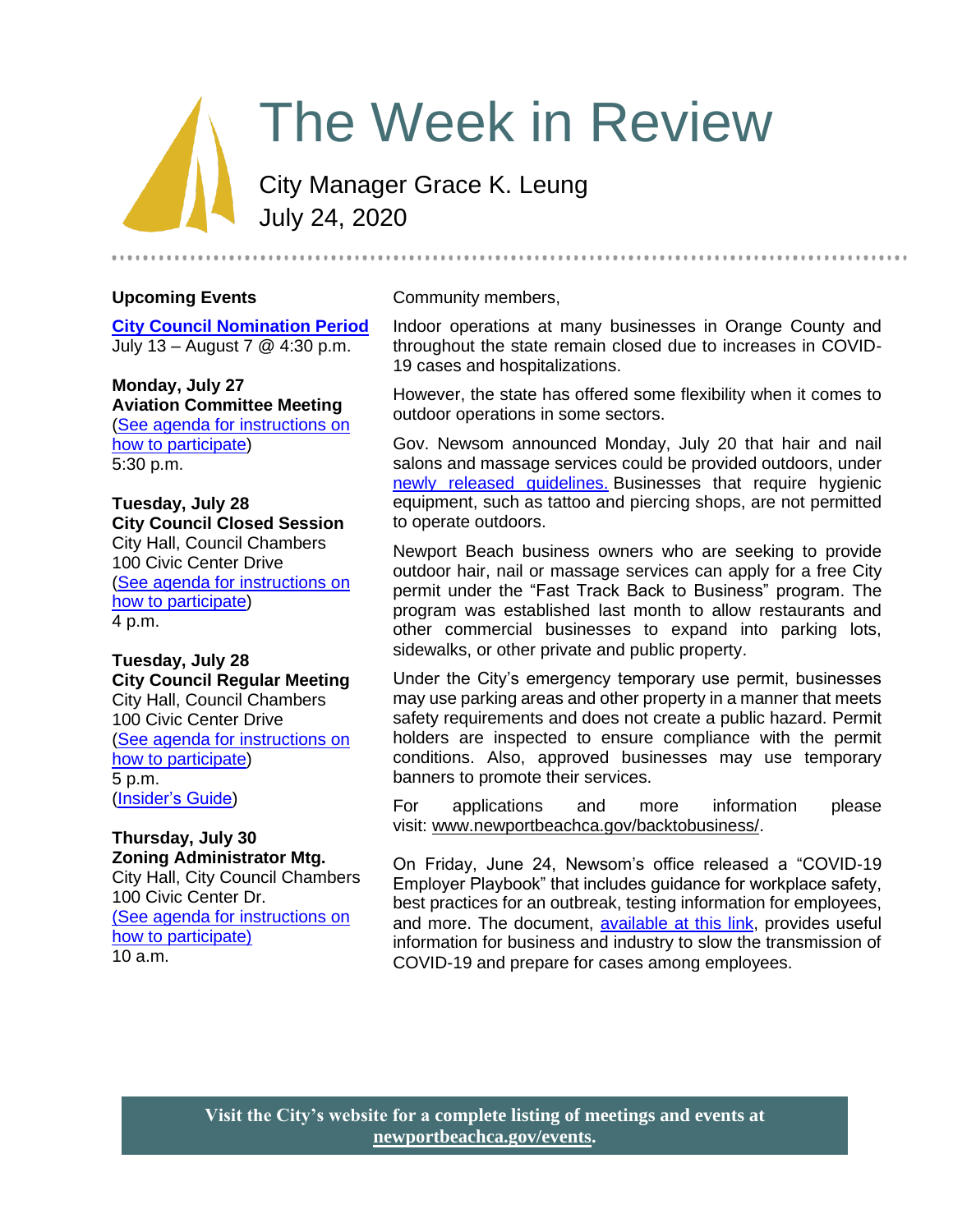## **COVID-19 Cases in Newport Beach**

The number of COVID-19 cases in Newport Beach as of July 24 is 766 and the total cases in Orange County is 33,358. The number of recovered COVID-19 patients countywide as of July 24 was 18,007.

Statewide there has been a steady increase in the number of new cases, hospitalizations and ICU hospitalizations. While the State and County are now better prepared to handle the increase – and currently have adequate hospital capacity, ventilators and PPE available – the upward trend is concerning. The Governor and health officials continue to strongly emphasize the necessity of proper social distancing, the wearing of masks when in public and the importance of regular handwashing.

## **COVID-19 News and Resources**

The County of Orange continues to add new COVID-19 data and information to its website at [https://occovid19.ochealthinfo.com/coronavirus-in-oc.](https://occovid19.ochealthinfo.com/coronavirus-in-oc)

The County of Orange Healthcare Agency's COVID-19 Hotline can be reached at (714) 834-2000, or by email at, [ETeam@ochca.com.](mailto:ETeam@ochca.com) County staff monitors the hotline and email box and answers questions about industry reopening and activity resumption, current guidance and more.

The County also maintains a growing list of FDA-approved testing sites for County residents who are showing symptoms of COVID-19. If you are showing symptoms, please contact your healthcare provider for testing information first. If you do not have a healthcare provider, visit <https://occovid19.ochealthinfo.com/covid-19-testing-and-screening> for testing information. The SOS Health Center in Newport Beach is an approved community testing site. Call (949) 270- 2100 for an appointment.

Please visit [newportbeachca.gov/covid19](https://www.newportbeachca.gov/how-do-i/find/disaster-preparedness-information/disease-outbreak/-fsiteid-1) for the latest City news and useful web resources, including information about the federal, state, and county resources available to help [small](https://www.newportbeachca.gov/government/departments/city-manager/economic-development/small-business-support)  [businesses](https://www.newportbeachca.gov/government/departments/city-manager/economic-development/small-business-support) and [workers](https://www.newportbeachca.gov/government/departments/city-manager/economic-development/support-for-employees) that have been financially impacted. We also have a [page of free](https://www.newportbeachca.gov/government/departments/city-manager/economic-development/small-business-support/business-employee-resources)  [resources](https://www.newportbeachca.gov/government/departments/city-manager/economic-development/small-business-support/business-employee-resources) available through the Newport Beach Public Library and local organizations like SCORE, including online learning and business databases. You can also follow the City on [Facebook,](https://www.facebook.com/pg/CityofNewportBeach) [Twitter](https://twitter.com/newportbeachgov) and [Instagram,](https://www.instagram.com/cityofnewportbeach/) and look for alerts from our City staff on [Nextdoor.](https://nextdoor.com/agency/city-of-newport-beach/?i=ltdytbjdbdkntfqttgcm)

## **Back Bay Drive Reopens Full-Time for Pedestrians, Bicyclists**

Back Bay Drive has reopened full-time to pedestrians and bicyclists following the successful cleanup of a recent rockslide. The slide occurred in late June between San Joaquin Hills Road and Eastbluff Drive North.

For the past two weeks, Back Bay Drive has been closed on weekdays while crews removed rocks and dirt from the road. Back Bay Drive remains closed to all vehicle traffic.

## **Homelessness Update**

Addressing homelessness continues to be a priority in the City's ongoing COVID-19 response, working closely with contractor City Net and regional partners throughout the county and state. Recently, people in Newport Beach experiencing homelessness have been placed in motels through Project Roomkey, a state initiative to provide shelter during COVID-19. Newport Beach staff and City Net staff are collaborating with the Illumination Foundation, a local non-profit agency working with the state to facilitate Project Roomkey.

#### Success Stories: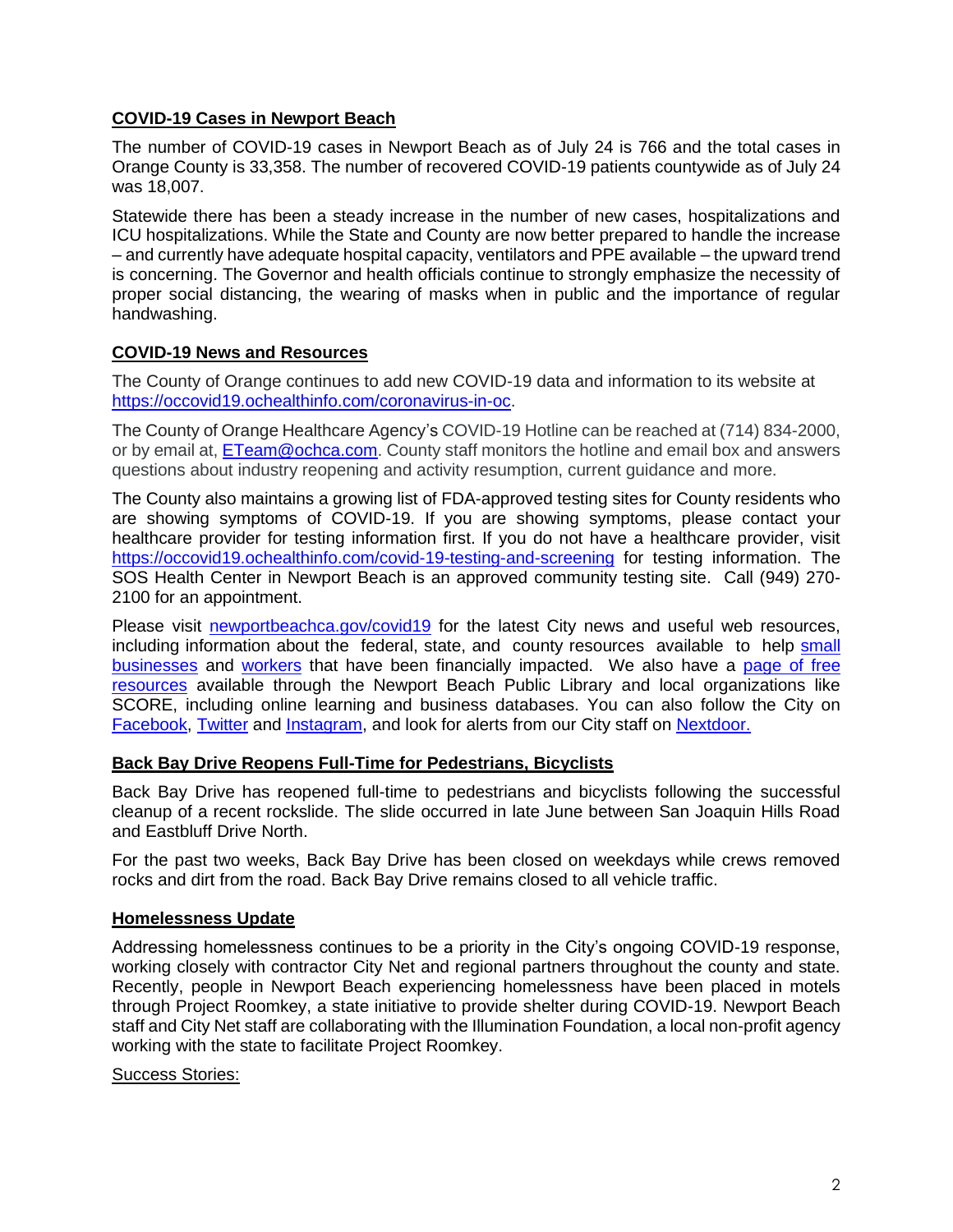- A family staying in their car by the Newport Pier was placed into housing under the County's Coordinated Entry System. The Coordinated Entry System matches veterans, individuals, and families to housing opportunities.
- City Net staff completed two new Vulnerability Index Intake Assessments at the Newport Transportation Center and enrolled the people into City Net services. The assessment is used to screen clients to determine proper placement in the County's Continuum of Care system. Some assessment factors include age, health issues, and length of time being unsheltered. Case managers will follow up with the clients to provide housing assessments and prepare documentation for housing. Both people were added to the waiting list for the Santa Ana Armory. The Orange County Emergency Shelters, located in Santa Ana and Fullerton, are operated by Mercy House. Mercy House, established in Orange County in 1987, provides comprehensive services for people experiencing homelessness.
- City Net staff assisted a client staying near the Balboa pier with a State-issued Electronic Benefit Transfer (EBT) card. The EBT system is used in California for the delivery, redemption, and reconciliation of issued public assistance benefits, such as CalFresh, CalWORKs, and other food and cash aid benefits. Established in 2004, EBT provides up to \$125 a person a month to purchase food.
- City Net paid one month's rent for a man to stay in a sober living home.
- Case managers referred a man to the Santa Ana Armory and arranged his transportation to the shelter.

The City Net hotline number is (714) 451-6198. Those who call the hotline may leave a detailed voicemail message for themselves or others in need and City Net staff will respond within 48 hours. For immediate assistance call the County's Crisis Prevention Hotline at (877) 7-CRISIS or (877) 727-4747. To enroll in Project Roomkey, call (714) 834-3000.

## **Insider's Guide for the Newport Beach City Council Meeting on July 28, 2020**

Our next City Council meeting is Tuesday, July 28. Items that may be of interest are highlighted below. The entire agenda, and all reports, can be viewed here.

There will be a Closed Session at 4 p.m. and there is no Study Session.

The Regular Meeting begins at **5 p.m., please note the start time,** and the following are items of note:

On the Consent Calendar is:

- A request to amend an agreement with Hoag Hospital as it relates to natural gas. The City owns several oil wells and a by-product of oil production is natural gas. For a number of years, the City has been providing this natural gas to Hoag Hospital which benefits both the City and Hoag. This agreement would extend that partnership until August 2020.
- An additional phase of the Sculpture Garden is on the agenda for City Council consideration. This item is approval of Phase VI which is fully funded by a State Grant. Art pieces are rotated every two years and the Sculpture Garden has become known as a museum without walls.

Public Hearings include:

- A proposal to modify the Development Agreement between Hoag Hospital and the City as it relates to the ability to implement their planned future development due to COVID-19 related impacts. This agreement provides for an additional two years in which to build out their facility.
- Zoning Code and LCP Amendment Related to Corrections, Clarifications, and Inconsistencies. As the City continues to implement the Local Coastal Plan, occasionally minor modifications and corrections are needed to ensure consistency across the City's